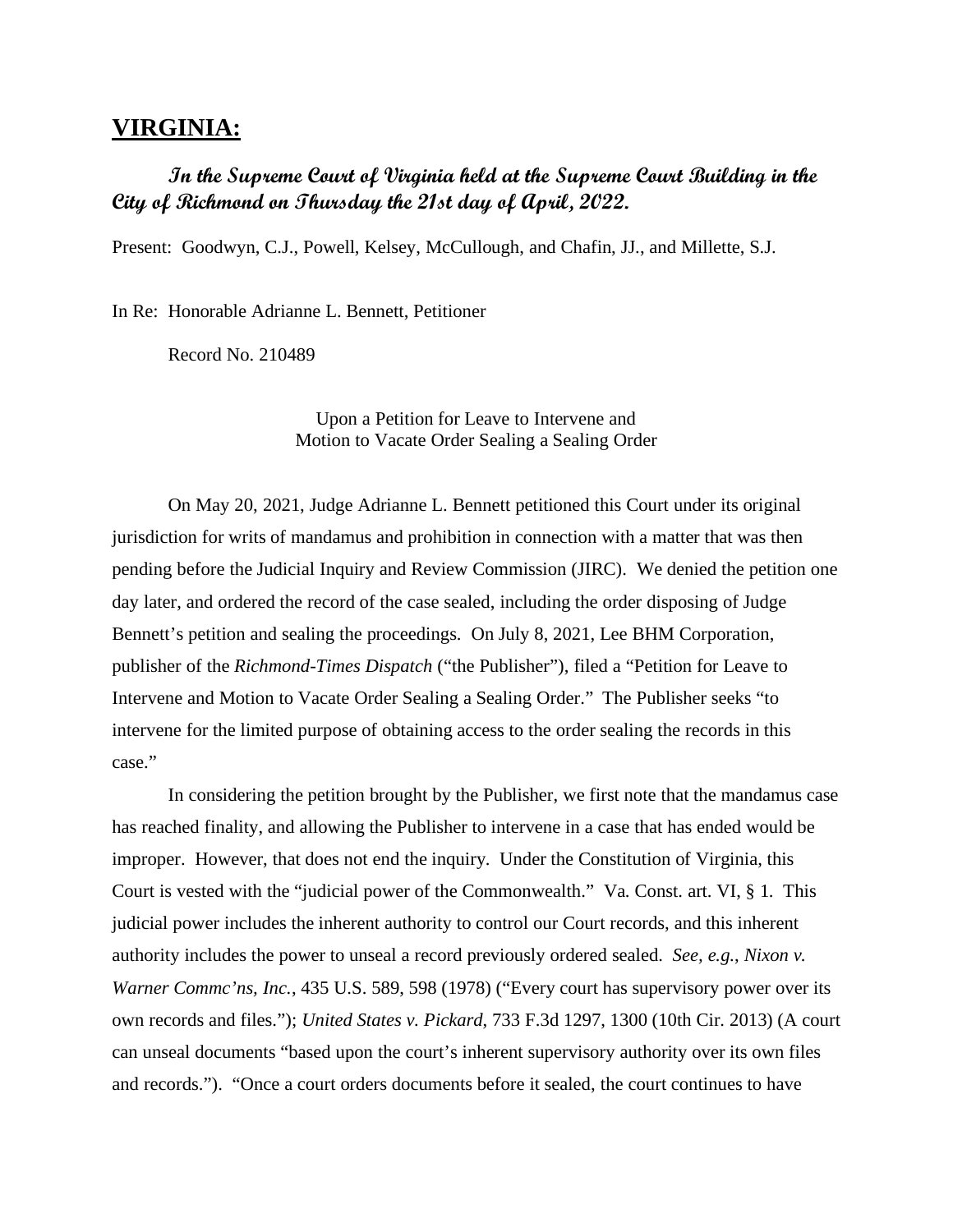authority to enforce its order sealing those documents, as well as authority to loosen or eliminate any restrictions on the sealed documents." *Id*. A court exercises this authority on a discretionary basis "in light of the relevant facts and circumstances of the particular case." *Nixon*, 435 U.S. at 589.

Thus, although a petition to intervene is not the proper vehicle to obtain access to previously sealed court records once a case has become final – a party cannot intervene in a case that has reached finality – in light of the relief sought, we will treat the Publisher's petition as a motion to unseal court records, and we will proceed to address the relief sought by the Publisher.

The Publisher asks us to unseal the order sealing the proceedings regarding Judge Bennett's mandamus petition. Noting that our sealing order does not state the rationale for the sealing order, we will sua sponte examine the propriety of sealing the entire proceeding.

The United States Supreme Court has held that the First Amendment protects a qualified right of access in criminal trials. In *Richmond Newspapers, Inc. v. Virginia*, a trial court excluded the press and public from a murder trial in Virginia state court. 448 U.S. 555, 575-76 (1980). In a 7-1 decision that produced four separate opinions, the Court held that the public has a First Amendment right of access to criminal trials. *Id.* at 569-70. Chief Justice Burger, who wrote the plurality opinion, examined the history of English and American criminal justice. He wrote that "the historical evidence demonstrates conclusively that . . . criminal trials both here and in England had long been presumptively open" to the public. *Id.* at 569. Two years later, in *Globe Newspaper Co. v. Superior Court*, 457 U.S. 596 (1982), a majority of the Court adopted this view of the First Amendment. The Court examined the constitutional validity of a Massachusetts statute that required trial judges to exclude the public from the courtroom during the testimony of the victim, in situations involving certain sexual offenses and an underage victim. *Id*. at 602. The Court concluded that this statute was invalid under the First Amendment. *Id*. at 610-11.

In *Press-Enterprise Co. v. Superior Court* (*Press-Enterprise I*), a trial judge closed nearly all of the voir dire proceedings in a case involving the rape and murder of a teenage girl, reasoning that, if the press were present in the courtroom, the venire "would lack the candor necessary to assure a fair trial." 464 U.S. 501, 503-04 (1984). In a unanimous decision, the Supreme Court held that the First Amendment right of access extends to criminal voir dire proceedings. The Court observed that public jury selection was the "common practice in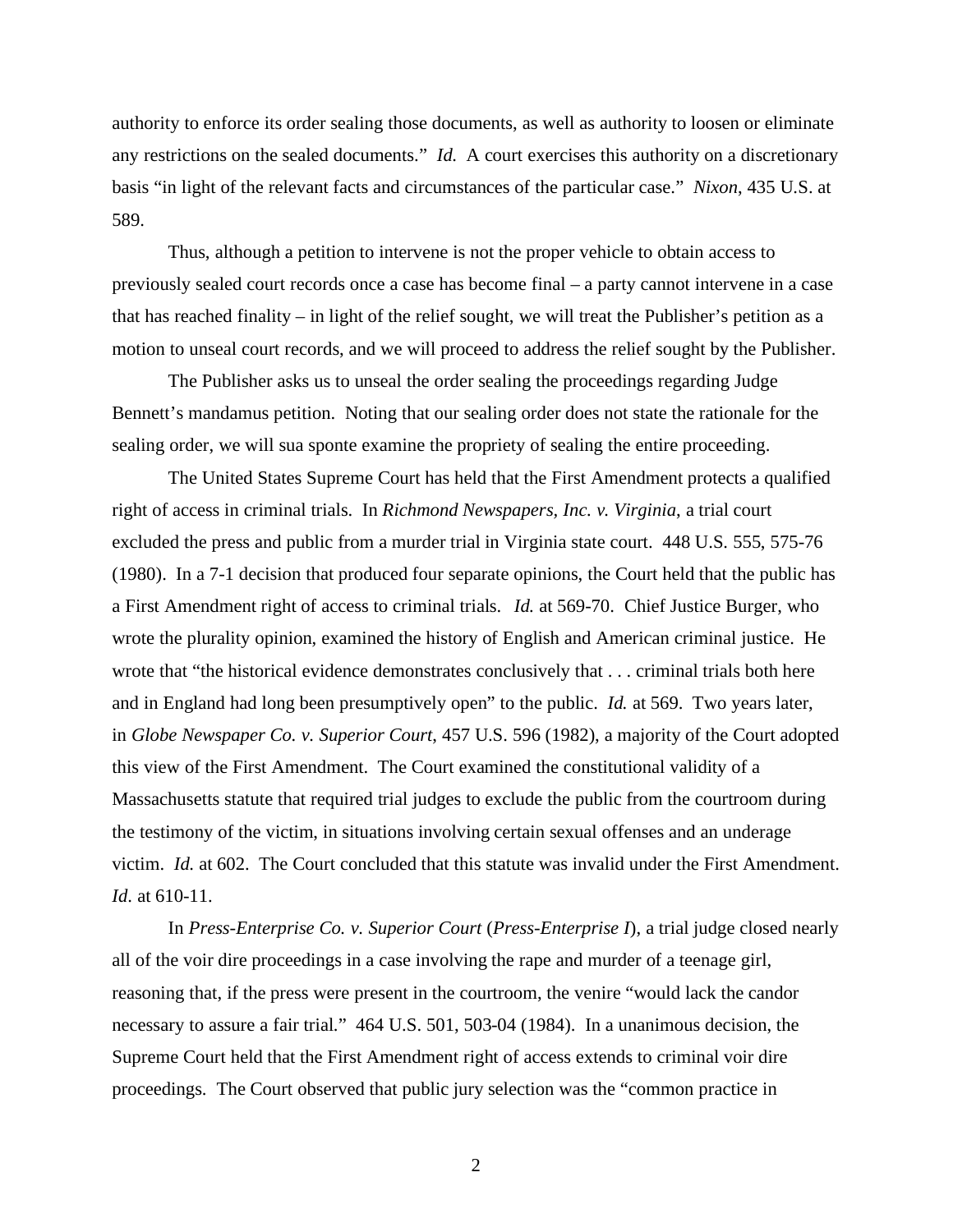America when the Constitution was adopted," and stressed that openness "enhances both the basic fairness of the criminal trial and the appearance of fairness so essential to public confidence in the system." *Id.* at 508.

Two years later, in a case bearing the same name, *Press-Enterprise Co. v. Superior Court* (*Press-Enterprise II*), 478 U.S. 1 (1986), the Supreme Court examined whether a First Amendment right of access applies to preliminary hearings. *Id*. at 3. In that case, a magistrate judge, relying on a California statute, excluded the public from a lengthy preliminary hearing in a high-profile murder prosecution in order to protect the defendant's right to a fair trial. *Id.* at 3-4. The judge then refused to release the transcript of the hearing and sealed the record. *Id.* at 4-5. Examining its prior decisions in *Richmond Newspapers, Globe Newspaper*, and *Press-Enterprise I*, the Court adopted "tests of experience and logic" courts should employ in assessing whether the First Amendment protects a right of access to a specific judicial proceeding. *Id.* A court must first consider "whether the place and process have historically been open to the press and general public" (the "experience" prong). *Id.* at 8. Second, the court must assess "whether public access plays a significant positive role in the functioning of the particular process in question" (the "logic" prong). *Id.* at 9. If both prongs are met, a First Amendment right of access attaches to the proceeding in question, which can be denied only if the government's justification for closure withstands strict scrutiny. "These considerations of experience and logic are, of course, related, for history and experience shape the functioning of governmental processes. If the particular proceeding in question passes these tests of experience and logic, a qualified First Amendment right of public access attaches." *Id*. at 9.

Applying this test, the Court concluded that preliminary hearings have historically been open to the public and thus, the "experience" prong was satisfied. *Id.* at 10-11. Turning to the "logic" prong, the Court reasoned that in California, preliminary hearings are "sufficiently like a trial to justify the . . . conclusion" that public access "is essential to the proper functioning of the criminal justice system." *Id.* at 11-12. Finding both prongs satisfied, the Court held that a qualified First Amendment right of access attached to the preliminary hearing. *Id.* at 13.

The Supreme Court has not since its decisions in *Press-Enterprise I* and *II* had occasion to revisit its conclusion that the First Amendment provides a broad but not unlimited right of access to criminal trials and trial-like proceedings. Additionally, the Court has not addressed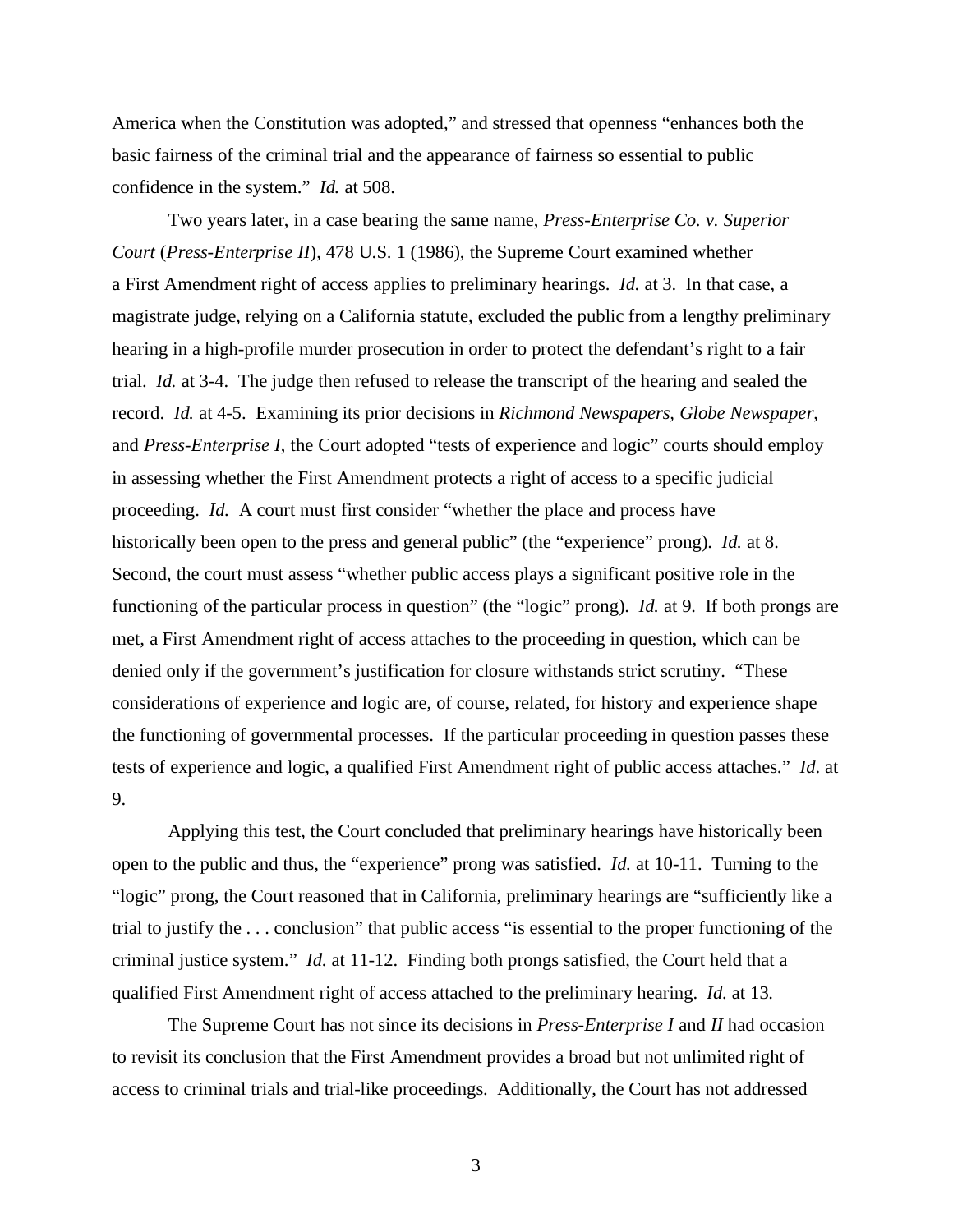whether the experience and logic test mandates a right of access to other judicial activities, including civil proceedings and court records. In *El Vocero de Puerto Rico v. Puerto Rico*, 508 U.S. 147 (1993), the Court did clarify one aspect of the "experience" prong of the *Press-Enterprise II* test. The Court held that in determining whether the historical record establishes a "tradition of open[ness]," *id.* at 150, a court "does not look to the particular practice of any one jurisdiction, but instead 'to the experience in that type or kind of hearing throughout the United States."' *Id.*

Although the United States Supreme Court has not addressed the point, we conclude that the same qualified right of access to proceedings and records that the Court has recognized in criminal cases should also be recognized in "civil trials and to their related proceedings and records." *N.Y. Civil Liberties Union v. N.Y.C. Transit Auth.*, 684 F.3d 286, 298 (2d Cir. 2012).

Relying on this guidance, we will review the Publishers request for the records of the mandamus proceeding using the two-step inquiry. First, we will examine whether there has been a history of public access to the records and proceedings. If such a right of access exists, the proceeding or records are presumptively open to the public. Under the second part of the test, proceedings can be closed, or the records sealed, if closing the proceeding or sealing the record is necessary to serve a compelling interest, and is narrowly tailored to serve that interest.

The present case was unprecedented because it concerned a request for judicial relief against a proceeding that is statutorily protected from disclosure to the public. Thus, the request to seal the proceedings in our Court was also unprecedented. Our review of the records prompts us to revisit our order sealing the records of the mandamus proceeding and to exercise our authority to unseal this order as requested by the Publisher. Orders from this Court have long been accessible to the public. In addition, in the interest of openness and transparency, we further unseal the remainder of the case sua sponte, with the exception of attachments to the petition for a writ of mandamus. Mandamus proceedings have a long tradition of openness. We see no reason to seal the petition and other pleadings.

We reach a different conclusion with respect to the attachments filed with the mandamus petition. Those attachments are records of a then pending proceeding before the Judicial Inquiry and Review Commission. By law, records of proceedings before the Commission are kept confidential. The statute begins with the command that "[a]ll papers filed with and proceedings before the Commission . . . shall be confidential and shall not be divulged." Code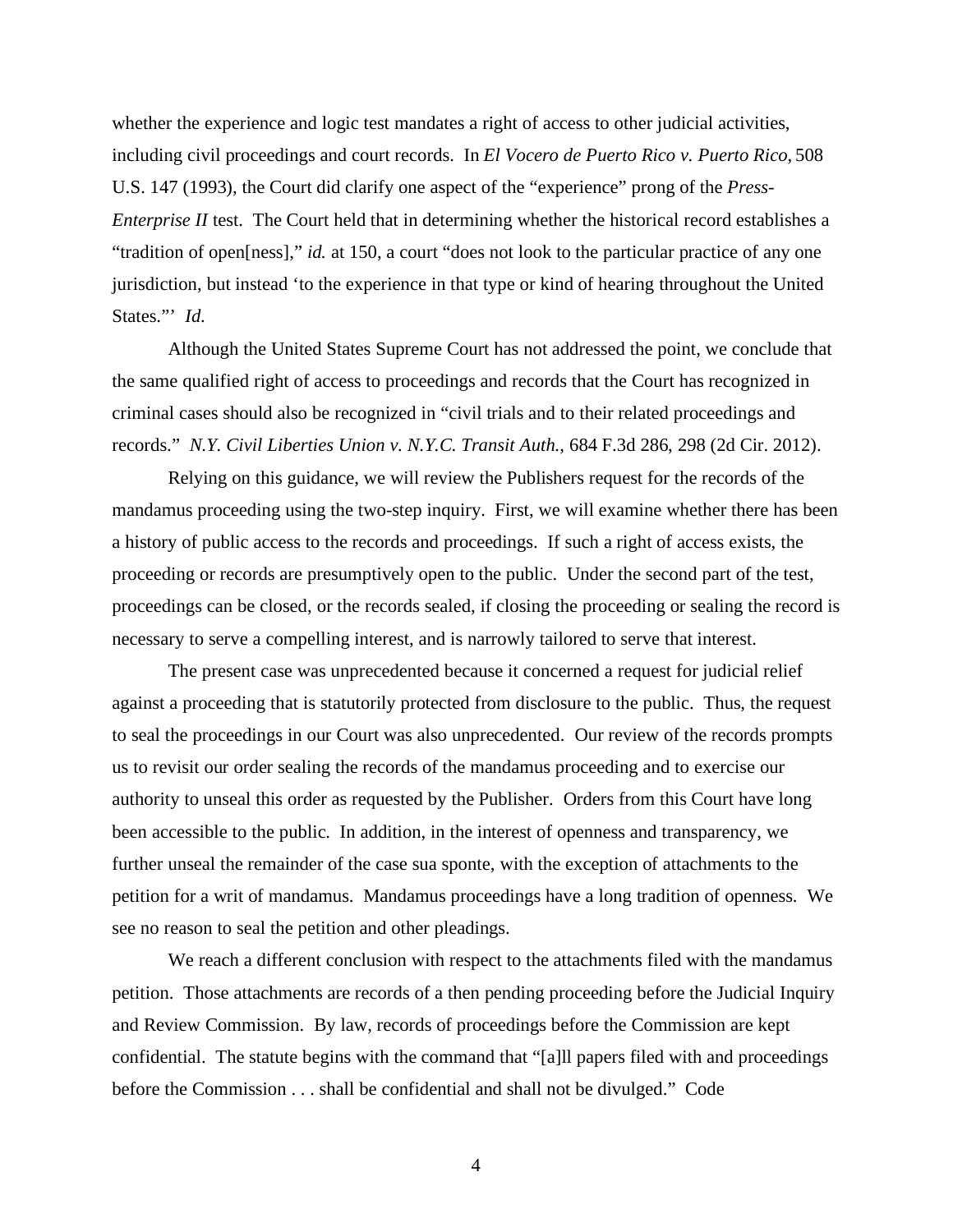§ 17.1-913(A). The statute contains some limited exceptions to this mandate of confidentiality, but none apply here. For example, the statute provides that "the record of any proceeding filed with the Supreme Court shall lose its confidential character." *Id.* Any "proceeding," in context, refers to disciplinary proceedings against a judge, not a mandamus proceeding like this one. Code § 17.1-913(A) specifies that "[a]ll records of proceedings before the Commission *which are not filed with the Supreme Court in connection with a formal complaint filed with that tribunal*, shall be kept in the confidential files of the Commission." *Id*. (emphasis added). The mandamus filed by Judge Bennett is not "a formal complaint filed with" this Court. Therefore, the exception does not apply, and the mandate of confidentiality does apply. The General Assembly, as the policymaking branch of our government, has determined that such records should be kept confidential. *See*, *e.g.*, *Transparent GMU v. George Mason Univ.*, 298 Va. 222, 250 (2019) (observing that "[p]ublic policy questions concerning where to draw the line with respect to [statutorily protected and unprotected information] fall within the purview of the General Assembly") (quoting *Daily Press, LLC v. Office of Exec. Sec'y of Supreme Court*, 293 Va. 551, 557 (2017)).

Furthermore, judicial disciplinary proceedings differ from ordinary civil or criminal proceedings. Nearly every state, including Virginia, protects the confidentiality of disciplinary proceedings against judges, for a variety of sound reasons:<sup>1</sup>

- 1. Encouraging the filing of complaints and protecting the complainant from possible retaliation;
- 2. Protecting judges from unwarranted complaints;
- 3. Maintaining confidence in the judiciary by avoiding premature announcement of groundless complaints; and

<sup>&</sup>lt;sup>1</sup> In *Landmark Communications, Inc. v. Virginia*, 435 U.S. 829, 834 (1978), the Supreme Court observed that:

At the present time it appears that 47 States, the District of Columbia, and Puerto Rico, have established by constitution, statute, or court rule, some type of judicial inquiry and disciplinary procedures. All of these jurisdictions, with the apparent exception of Puerto Rico, provide for the confidentiality of judicial disciplinary proceedings, although in most the guarantee of confidentiality extends only to the point when a formal complaint is filed with the State Supreme Court or equivalent body.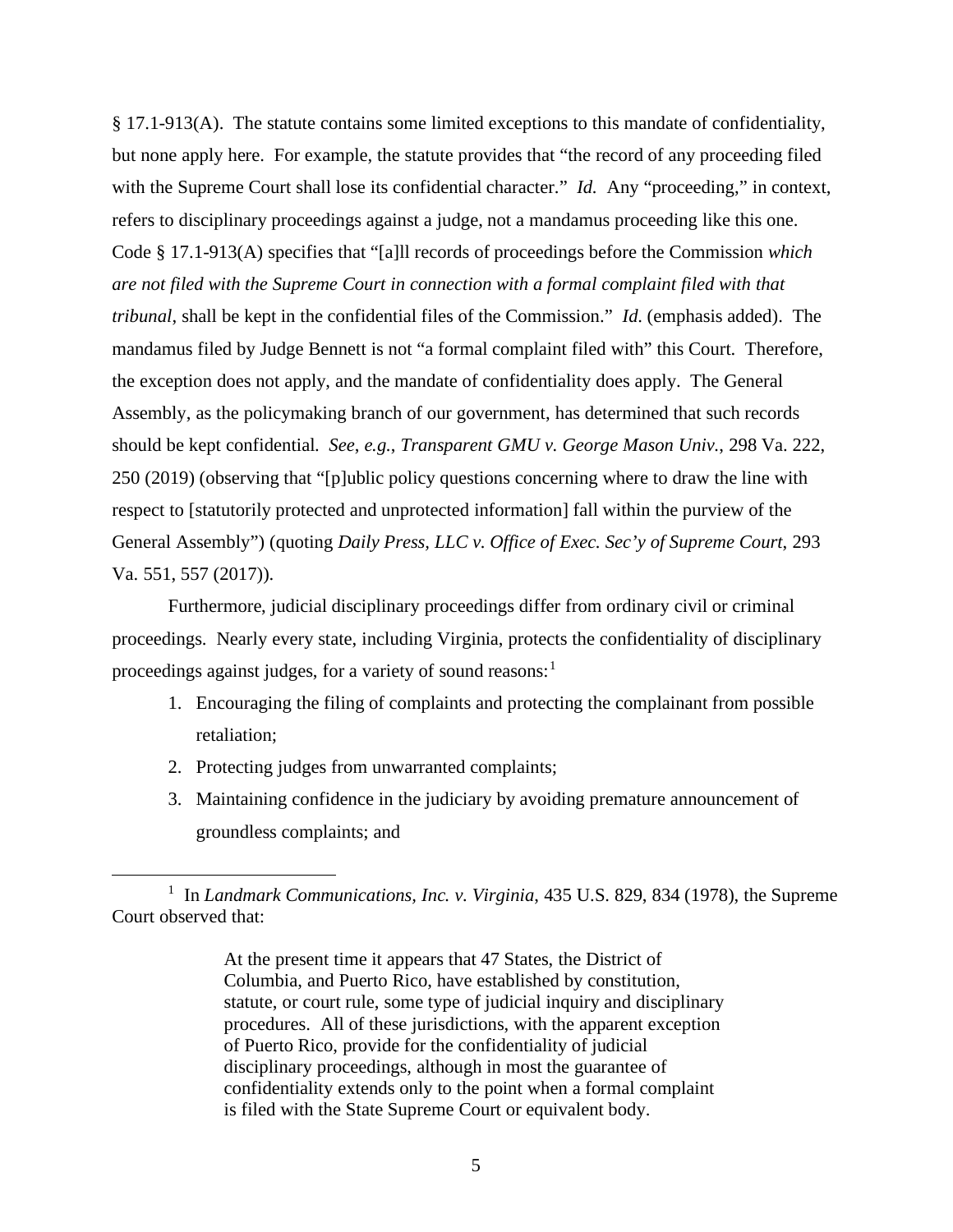4. Facilitating the work of a commission by giving it flexibility to accomplish its mission through voluntary retirement or resignation of offending judges.

The confidentiality accorded to judicial disciplinary hearings stands in contrast to ordinary civil and criminal trials, which benefit from a long tradition of openness. As one court noted, "[a]gainst this background [of protecting the confidentiality of judicial disciplinary hearings], the 'presumption of openness' gleaned from the history of criminal trials surveyed in *Richmond Newspapers* lacks force." *First Amendment Coal. v. Judicial Inquiry and Review Board*, 784 F.2d 467, 473 (3d Cir. 1986). It is true that we are dealing with attachments to a mandamus proceeding, not the actual proceeding before the Judicial Inquiry and Review Commission. That does not make a difference. If a litigant could bypass the confidentiality of judicial disciplinary proceedings by simply attaching a record of those proceedings to a pleading, the confidentiality protections would be largely illusory. Accordingly, although we unseal the remainder of the filings in the case, we conclude that the records of the Judicial Inquiry and Review Commission attached to the mandamus petition should remain under seal.

### JUSTICE KELSEY, with whom JUSTICE CHAFIN joins, dissenting in part.

Judge Bennett filed a mandamus action in the Supreme Court of Virginia asking us to order the Judicial Inquiry and Review Commission ("JIRC") to reinstate her to the bench. From the start, Judge Bennett made clear that she did not want anyone but us to see the reason why JIRC had suspended her. The majority holds that Judge Bennett has a statutory right to keep that information secret and that the public has no constitutional right to break the seal of secrecy. Disagreeing with both holdings, I respectfully dissent in part.

#### I.

Mandamus is an "ancient common-law writ," *Howell v. McAuliffe*, 292 Va. 320, 351 (2016), involving an exercise of a core judicial power subject "to the principles of the common law," *see* Code § 17.1-309. Article VI, Section 1 of the Constitution of Virginia places that power within the "original jurisdiction" of the Supreme Court of Virginia. A "court of original jurisdiction" is the court where the dispute is "first heard." Black's Law Dictionary 445 (11th ed. 2019). Appellate courts act as trial courts when presiding over mandamus proceedings in their original jurisdiction — the most famous example being *Marbury v. Madison*, 5 U.S. (1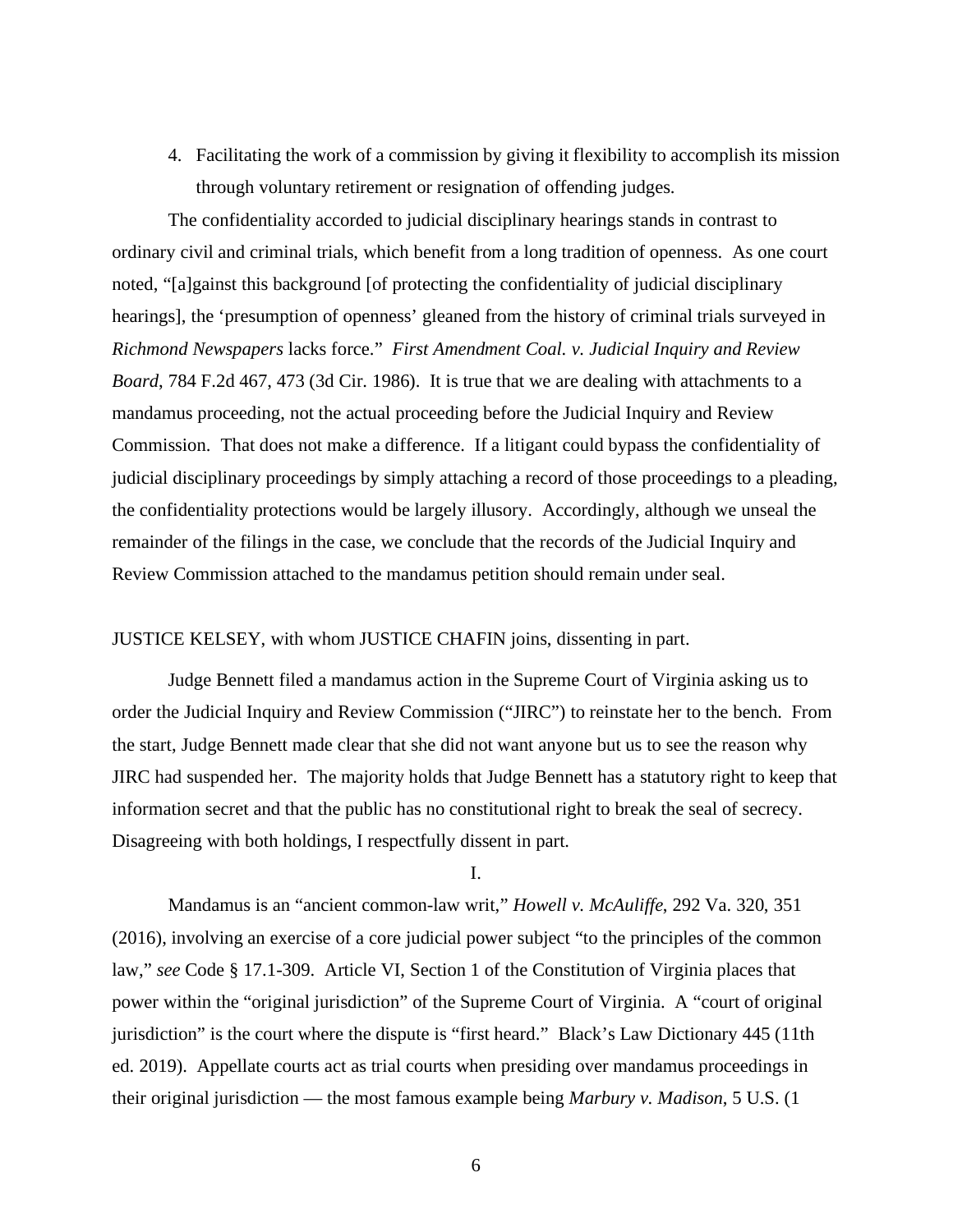Cranch) 137 (1803). Consistent with this longstanding tradition, we have held that a mandamus proceeding before the Supreme Court of Virginia should not be thought of as an appeal from a lower court or tribunal and cannot be used as a "substitute or guise" for an appeal. *In re Commonwealth*, 278 Va. 1, 14 (2009).

Because the mandamus petition filed by Judge Bennett was not an appeal of a JIRC decision, the JIRC record did not come to us as a normal part of the appellate process. Instead, Judge Bennett filed the JIRC documents as exhibits to her petition. Holding that mandamus cases do not adjudicate the merits of disciplinary actions against judges or provide appellate review of JIRC decisions, a per curiam order of our Court dismissed Judge Bennett's mandamus action as meritless. I am in full agreement with that decision.

A single sentence of the dismissal order, however, granted Judge Bennett's motion to seal the entire Supreme Court of Virginia "[p]roceedings," not just the JIRC record, or any portion thereof, that she had filed as attachments to her mandamus petition. *In re: Bennett*, Record No. 210489, slip op. at 3 (Va. May 21, 2021) (unpublished). The "[p]roceedings," *id.*, included all pleadings filed in our Court, all attachments to those pleadings, any interlocutory or final orders, any audio recording of argument, and any communications between the Court and the parties. The public was not given any notice of the ex parte sealing or any opportunity to contest it.<sup>1</sup> The very order sealing the "[p]roceedings," *id.*, was itself sealed, which, in my experience, is unprecedented.

Seeking to open up this proceeding to the public, the newspaper publisher has not only asked us to unseal our "sealing order" but has also asked us to provide "constitutionally-

<sup>1</sup> *See Richmond Newspapers, Inc. v. Commonwealth*, 222 Va. 574, 589-90 (1981) (*Richmond II*) (holding that "interested members of the public should have the right to be heard"); *Shenandoah Publ'g House v. Fanning*, 235 Va. 253, 259 (1988) (applying the procedural guidelines announced in *Richmond II* to judicial records in civil proceedings); *cf. Ashcroft v. Conoco, Inc.*, 218 F.3d 288, 302 (4th Cir. 2000) (requiring courts to "allow interested parties a reasonable opportunity to object"); *Rushford v. New Yorker Mag., Inc.*, 846 F.2d 249, 253-54 (4th Cir. 1988) (applying the First Amendment standard to a motion in a civil case and holding that "the district court must give the public adequate notice that the sealing of documents may be ordered" and "provide interested persons 'an opportunity to object to the request before the court makes its decision'" (alteration and citation omitted)); *In re Knight Publ'g Co.*, 743 F.2d 231, 235 (4th Cir. 1984) (finding that the district court erred because "[t]he public was entitled to notice of counsel's request to seal [documents], and an opportunity to object to the request before the court made its decision").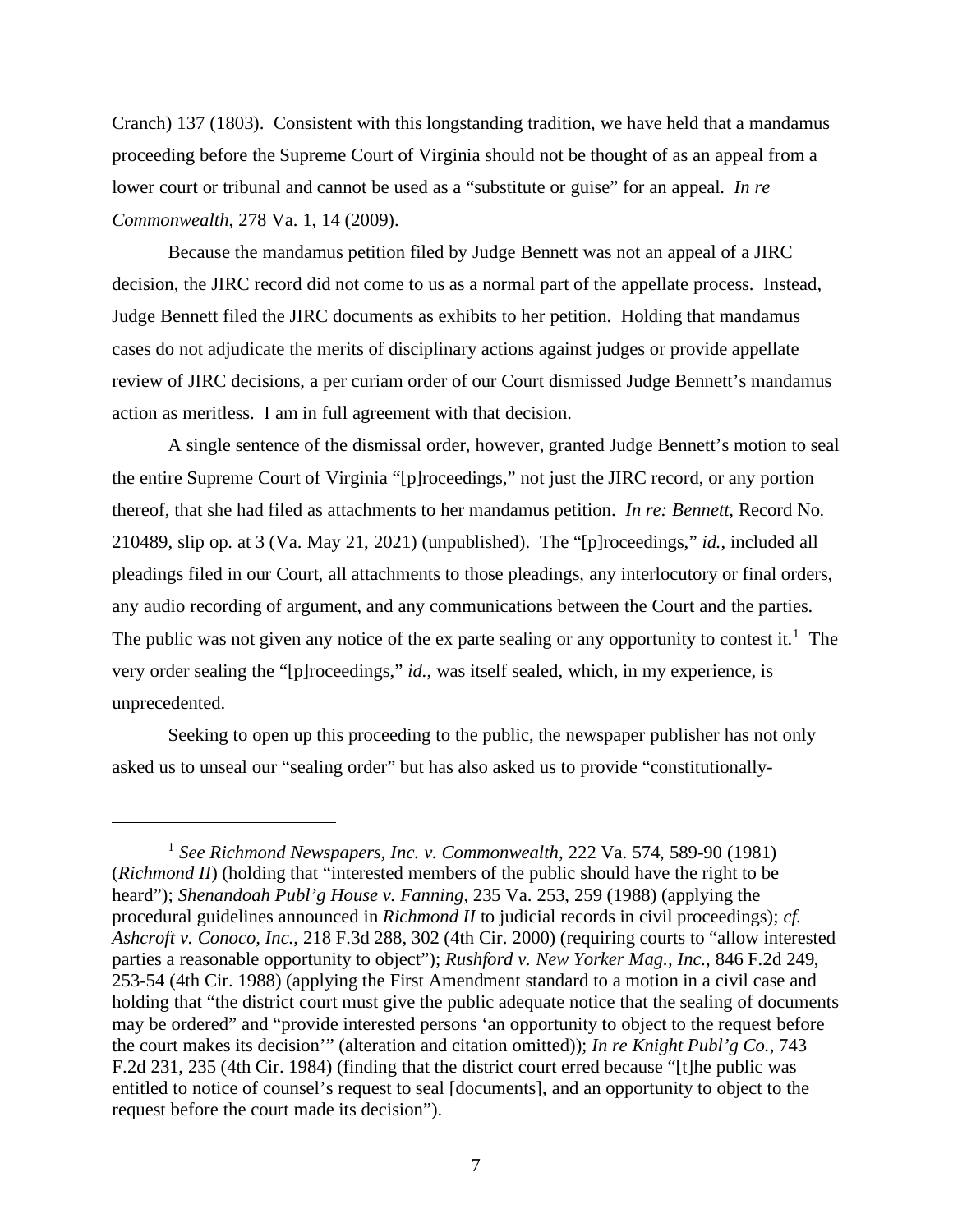mandated particularized findings for sealing" if the existing sealing order does not include them. Pet. Leave to Intervene and Mot. to Vacate at 2; *see also id.* at 15. The sealing order, as the newspaper publisher has today discovered, did not provide any such findings. Now that the matter is before the Court, we should own up to our mistake and provide statutory and constitutionally satisfactory reasons — if any exist — that justify our continued sealing of the JIRC documents. We have not done so, however, because there are none.

#### II.

The governing statute, Code § 17.1-913, balances the need to protect JIRC confidentiality while simultaneously preserving the public's constitutional right to open courts. The statute should be understood in the context of its historical background. In 1978, the United States Supreme Court observed that the statute "implement[ed] the constitutional mandate of confidentiality" found in Article VI, Section 10 of the Constitution of Virginia. *See Landmark Commc'ns, Inc. v. Virginia*, 435 U.S. 829, 830 n.1 (1978), *rev'g*, 217 Va. 699 (1977). At that time, Article VI, Section 10 stated that "[p]roceedings before the Commission shall be confidential." This "shall" command barred the legislature from ever eliminating or even tailoring the secrecy of "[p]roceedings before the Commission." Va. Const. art. VI, § 10 (amended 1999).

The constitutional mandate of JIRC secrecy proved to be too much for the citizens of Virginia. In 1998, the Virginia electorate repealed the mandate and replaced it with the present language, which states that "[p]roceedings and documents before the Commission may be confidential as provided by the General Assembly in general law." Va. Const. art. VI § 10 (effective January 1999); *see also* 1997 Acts chs. 768, 772, at 1833, 1837; 1998 Acts chs. 730, 770, at 1751, 1844. The shift from "shall" to "may" was purposeful. *See generally* John Dinan, The Virginia State Constitution 175-77 (2d ed. 2014). The 1998 amendment downgraded the confidentiality of JIRC proceedings from a constitutional requirement to a mere legislative option. This should give us considerable pause. A constitutional amendment is a powerful statement of the polity, and the statement being made here was that confidentiality — even in disciplinary proceedings before JIRC — should not be constitutionally sacrosanct.

Against this backdrop, Judge Bennett argues that we should extend JIRC secrecy to a mandamus proceeding before the Supreme Court of Virginia. Doing so, however, directly contradicts Code § 17.1-913(A). With the clearest of language, this statute declares that "the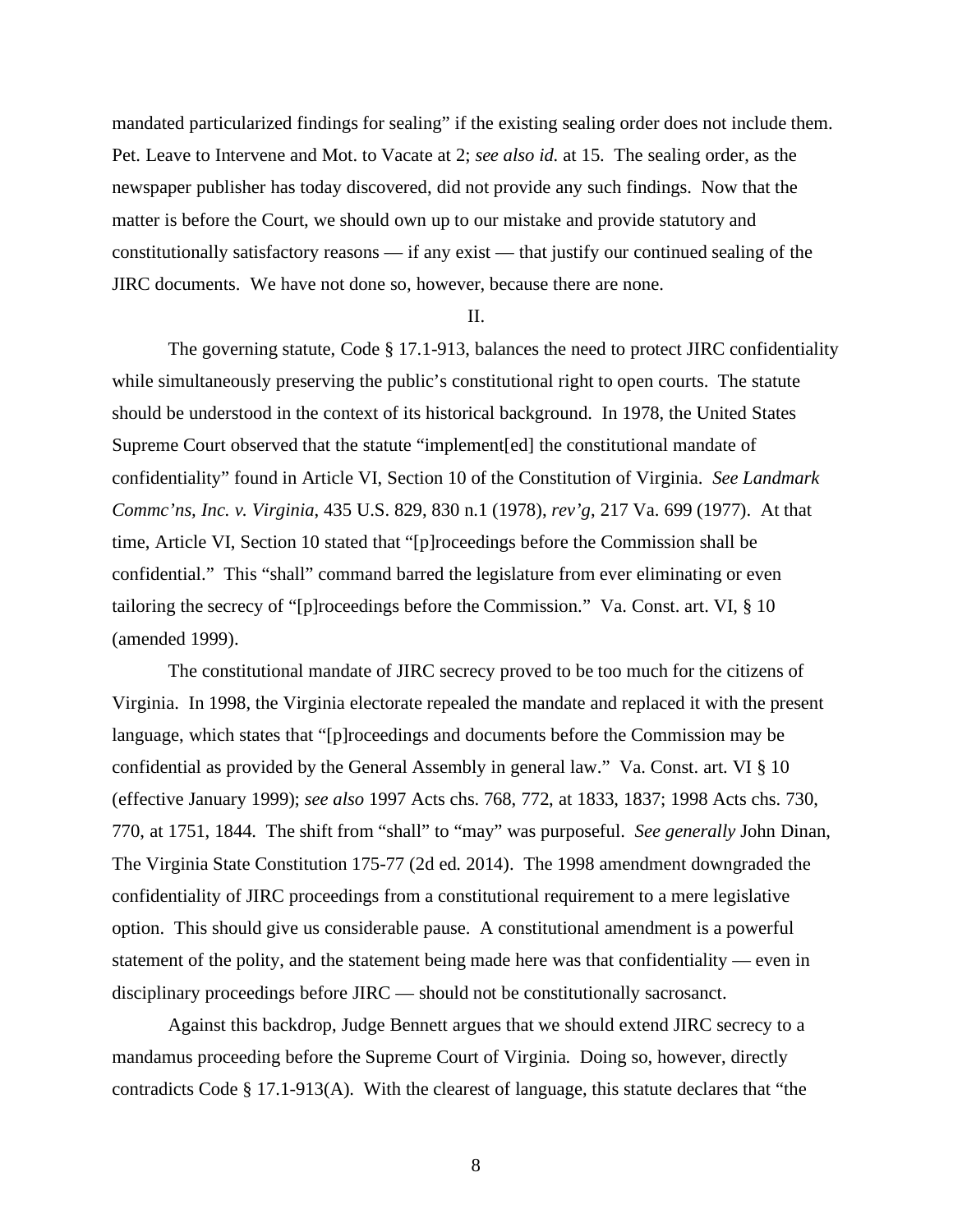record of any [JIRC] proceeding filed with the Supreme Court shall lose its confidential character." Code § 17.1-913(A). This is one of those occasions in which, despite the sometimes anfractuous lexicon of the law, simple words have simple meanings. *Any* JIRC proceeding includes the one involving Judge Bennett. *Filed* includes the JIRC documents she filed with the Supreme Court. And *shall lose its confidential character* means that the JIRC record cannot (as opposed to may or may not) be hidden from the public. The plain meaning of Code § 17.1- 913(A) thus maintains the confidentiality of JIRC records in disciplinary proceedings "before the Commission" but removes any secrecy surrounding these records when they are filed in a judicial proceeding before the Supreme Court of Virginia. That conclusion should be particularly true where, as here, the party clinging to the confidentiality of these documents is the very party filing them in the most public of forums.

Given the clarity of the statutory text, I find unpersuasive Judge Bennett's contrary view that confidentiality is lost only when JIRC initiates an enforcement action in the Supreme Court of Virginia. The loss of confidentiality in that particular instance is merely an example — not a nullification — of the generally applicable and wholly unqualified legislative command that "the record of any [JIRC] proceeding filed with the Supreme Court shall lose its confidential character." Code § 17.1-913(A). I agree that in some instances context can support an interpretation even when the text alone does not. But the contextual backdrop of this case is the fairly recent (in constitutional terms) amendment to Article VI, Section 10, which demoted the secrecy of disciplinary proceedings before JIRC from a constitutional mandate to a legislative option. This hardly seems like the time to extend JIRC secrecy to judicial proceedings before the Supreme Court of Virginia.

At any rate, no matter how broadly or narrowly we consider competing contextual interpretations, none of them can overlook the continued relevance of the common law. Mandamus proceedings have a unique history deeply rooted in the common-law traditions of England. *See Marbury*, 5 U.S. (1 Cranch) at 146-47 (citing 3 William Blackstone, Commentaries \*110-11). Virginia inherited those traditions, *White v. United States*, 300 Va. 269, 277-78 (2021), and since its founding has protected them with the maxim that "[s]tatutes in derogation of the common law are to be strictly construed and not to be enlarged in their operation by construction beyond their express terms," *Giordano v. McBar Indus., Inc.*, 284 Va. 259, 267 n.8 (2012) (citation omitted).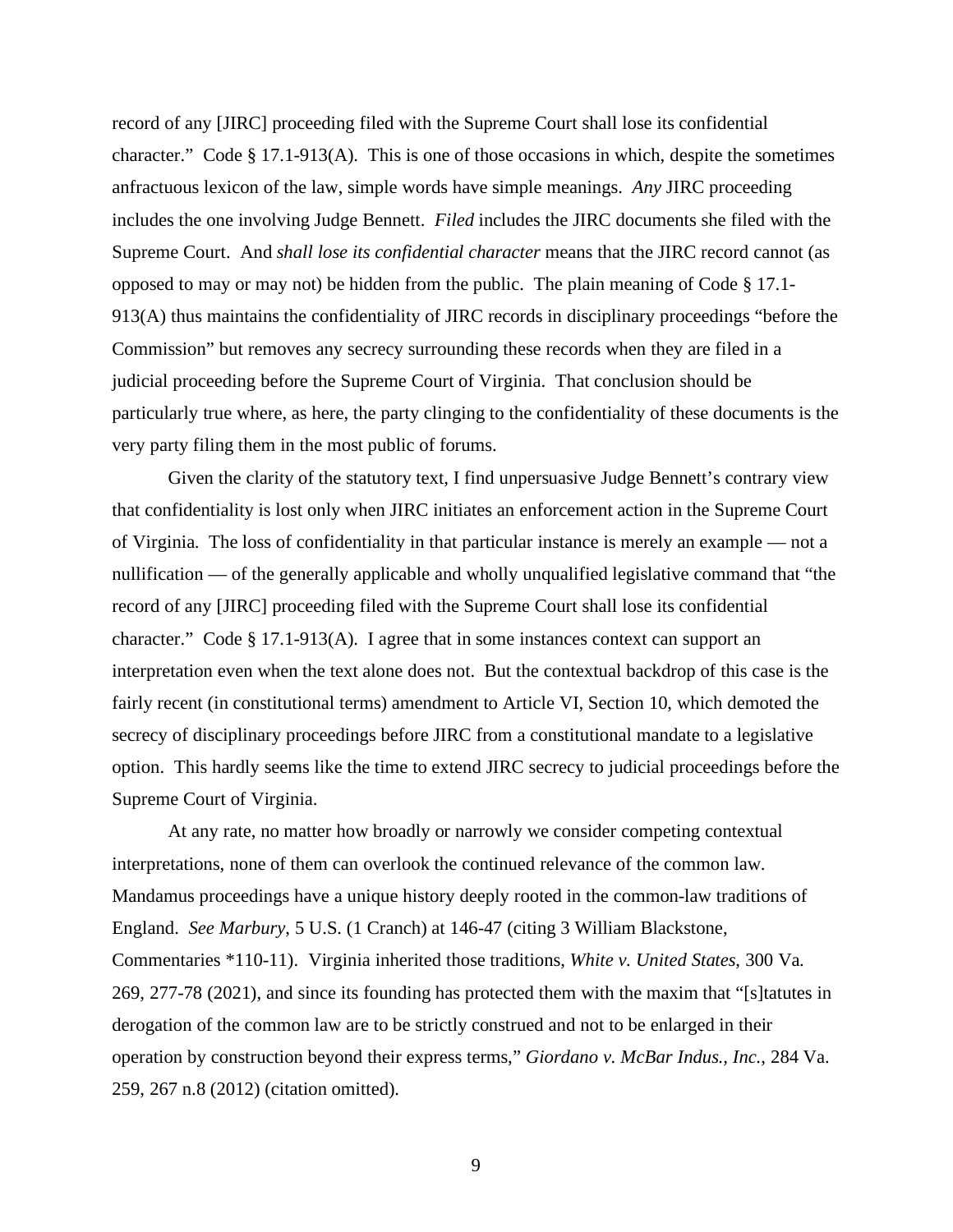One of those traditions is the "generally accepted common-law rule of openness" that presumes that "public access applies in civil proceedings to judicial records." *Shenandoah* Publ'g House, Inc. v. Fanning, 235 Va. 253, 258 (1988).<sup>2</sup> Judicial records include, among other things, "pleadings and any exhibits." *Id.* at 257. To overcome the common-law presumption, the party seeking secrecy must prove a "compelling" interest in nondisclosure and, even then, must demonstrate that it can be advanced in a manner that is "least restrictive of the public's interest." *Id.* at 258-59. No compelling interest exists merely because disclosure poses "risks of damage to professional reputation, emotional damage, or financial harm, stated in the abstract." *Id.* at 259 (citation omitted). Nor can a court "base its decision on conclusory assertions alone, but must make specific factual findings." *Id.* (quoting in parenthetical *In re Washington Post Co.*, 807 F.2d 383, 392 (4th Cir. 1986)).

Judge Bennett's interpretation of Code § 17.1-913(A) replaces the rebuttable, commonlaw presumption of openness with a conclusive, statutory requirement of secrecy. She bases this interpretation upon a policy assumption that the General Assembly intended to extend JIRC confidentiality to mandamus proceedings before the Supreme Court of Virginia. I do not know what the legislators subjectively intended, but I do know what they said: "[T]he record of any [JIRC] proceeding filed with the Supreme Court shall lose its confidential character." Code § 17.1-913(A). That is clear enough for me. To the extent it is unclear to others, the canon of strict construction successfully protects the flanks of the common-law presumption of judicial transparency.

#### III.

Judge Bennett's assertion that she has a statutory right to demand that we seal the JIRC documents, even if it were correct, does not end the analysis. *See generally Landmark Commc'ns, Inc.*, 435 U.S. at 840-42 (determining the constitutionality of a provision in Code § 2.1-37.13, former Code § 17.1-913)*; Baugh v. Judicial Inquiry & Rev. Comm'n*, 907 F.2d 440,

<sup>2</sup> *See also Richmond Newspapers, Inc. v. Virginia*, 448 U.S. 555, 580 n.17 (1980) (noting that "historically both civil and criminal trials have been presumptively open"); *Lotz v. Commonwealth*, 277 Va. 345, 351 (2009); Kent Sinclair & Leigh B. Middleditch, Jr., Virginia Civil Procedure § 12.8, at 954-56 (7th ed. 2020); *cf. In re U.S. for an Order Pursuant to 18 U.S.C. Section 2703(D)*, 707 F.3d 283, 291 (4th Cir. 2013); *Ashcroft*, 218 F.3d at 302; *Rushford*, 846 F.2d at 252-54. *See generally Publicker Indus., Inc. v. Cohen*, 733 F.2d 1059, 1068-70 (3d Cir. 1984) (discussing the historical presumption of openness for civil proceedings).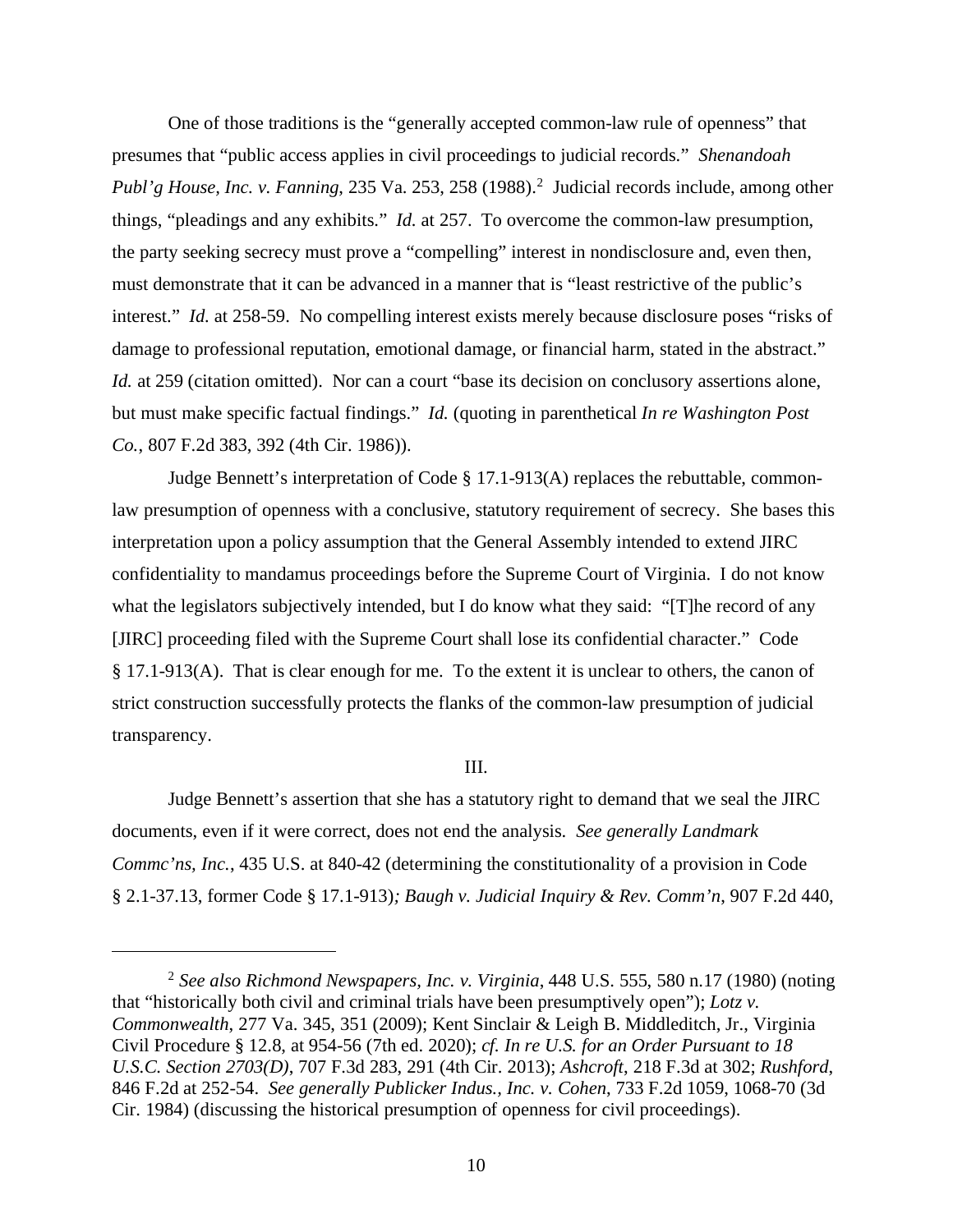443 (4th Cir. 1990) (same). We still have to decide whether doing so in this case would violate the open-courts doctrine protected by the First Amendment of the United States Constitution and Article I, Section 12 of the Constitution of Virginia. *See, e.g.*, *Press-Enterprise Co. v. Superior Ct. Cal.*, 464 U.S. 501, 509-10 (1984) ("Where the State attempts to deny the right of access in order to inhibit the disclosure of sensitive information, it must be shown that the denial is necessitated by a compelling governmental interest, and is narrowly tailored to serve that interest." (alterations and citation omitted)); *Daily Press, Inc. v. Commonwealth*, 285 Va. 447, 454-55 (2013) (requiring "specific findings" showing a "compelling governmental interest" and a "narrowly tailored" effort to advance that interest); *Richmond II*, 222 Va. at 588 (requiring "an overriding interest articulated in findings").<sup>3</sup>

Judge Bennett has never proffered a constitutionally "compelling governmental interest," *Daily Press, Inc.*, 285 Va. at 455, that would justify denying public access to the two JIRC documents attached to her mandamus petition. And even if she had done so, Judge Bennett has not suggested how keeping these documents indefinitely sealed is "narrowly tailored," *id.*, to serve her unarticulated interest. In her written argument in support of sealing the JIRC documents<sup>4</sup> and in oral argument before the full Court, *see* Oral Argument Audio at 14:43 to 20:45, Judge Bennett advanced only the statutory argument adopted today by the majority. She did not address the possibility that if her interpretation were correct, the public's constitutional right of access to the courts would supersede the statute.

For its part, the majority acknowledges the constitutional issue but then sidelines it with the observation that "judicial disciplinary hearings" are not like "ordinary civil and criminal trials, which benefit from a long tradition of openness." *Ante* at 6. This sets up the assertion that the constitutional "presumption of openness" applies in the latter scenario but "lacks force" in

<sup>&</sup>lt;sup>3</sup> To be sure, the very fact that Judge Bennett's interpretation of the statute could be read to violate clearly established constitutional law is reason enough to reject her statutory interpretation under the constitutional-avoidance principle. *See Jennings v. Rodriquez*, 138 S. Ct. 830, 842 (2018); *Concrete Pipe & Prods. Cal., Inc. v. Construction Laborers Pension Tr. S. Cal.*, 508 U.S. 602, 628-29 (1993); *Commonwealth v. Swann*, 290 Va. 194, 196-97 (2015) (per curiam); *Commonwealth v. Doe*, 278 Va. 223, 229-30 (2009).

<sup>4</sup> Judge Bennett made this argument in her previously sealed Motion to Seal the Proceedings, which the newspaper publisher is reading for the first time today. Judge Bennett did not mention this argument in her written response to the newspaper publisher's motion to vacate the sealing order. *See* Resp. to Lee BHM Corp.'s Pet. Leave to Intervene at 1.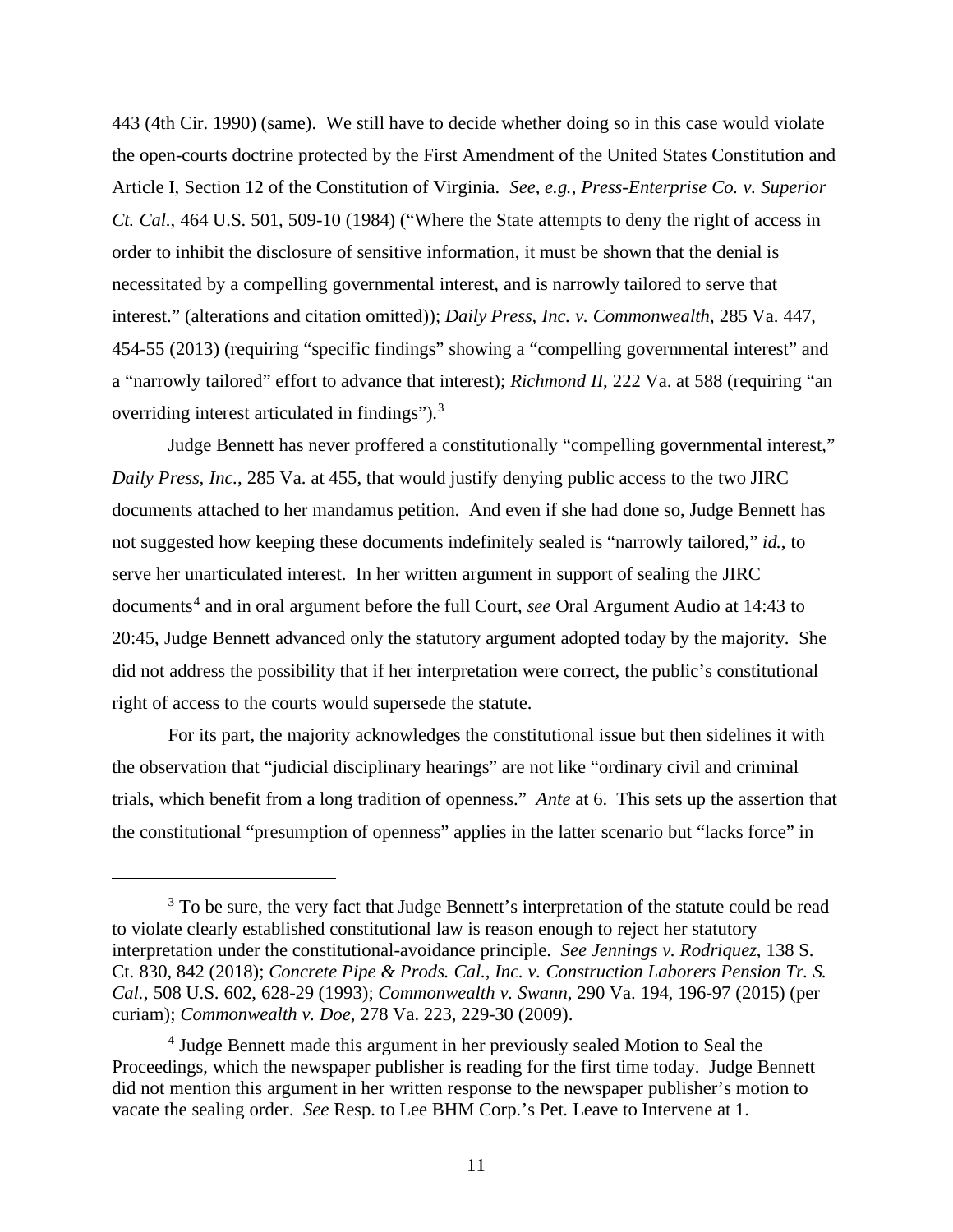the former. *Ante* at 6 (quoting *First Amend. Coal. v. Judicial Inquiry & Rev. Bd.*, 784 F.2d 467, 473 (3d Cir. 1986)).<sup>5</sup> This dichotomy is flawed. When the Court considered Judge Bennett's petition and dismissed it, the Court was not conducting a judicial disciplinary hearing. The Court was reviewing a mandamus petition seeking a common-law writ within our original jurisdiction — a core constitutional proceeding unique to the judiciary. Based upon its misapplied dichotomy, the majority categorically deems all JIRC records filed in any civil proceeding before the Virginia Supreme Court (including a mandamus proceeding) to be outside the reach of the public's right of access guaranteed by the First Amendment of the United States Constitution and Article I, Section 12 of the Constitution of Virginia. No case cited stands for this closed-courts thesis, and I have found no precedent supporting it.

IV.

These observations lead me inescapably back to first principles. The Constitution of Virginia vests the Supreme Court of Virginia with the "judicial power of the Commonwealth." Va. Const. art. VI, § 1. Implicit in this ancient power is the warning that "[t]here is no special perquisite of the judiciary which enables it, as distinguished from other institutions of democratic government, to suppress, edit, or censor events which transpire in proceedings before it." *America Online, Inc. v. Anonymous Publicly Traded Co.*, 261 Va. 350, 362 (2001) (quoting *Craig v. Harney*, 331 U.S. 367, 374 (1947)). The constitutional duty to heed this warning applies whenever "experience and logic" supports the public's interest in knowing what their courts are doing and have done. *In re U.S. for an Order Pursuant to 18 U.S.C. Section 2703(D)*, 707 F.3d 283, 291 (4th Cir. 2013). Like so many great truths, this experience-and-logic rule is simple but ambiguous. Even so, I cannot understand how it does not apply here. Neither experience nor logic justified the initial sealing of this "proceeding." And nothing in today's order justifies our continued sealing of the JIRC documents.

<sup>5</sup> The lacks-force holding in *First Amendment Coalition* had nothing to do with the opencourts doctrine applicable to civil proceedings filed in courts. Instead, the Court of Appeals for the Third Circuit was reviewing a federal district court injunction ordering a state disciplinary board to make public certain proceedings conducted before the board in cases in which the record had not been "sent to the [state supreme] court, and thus made public." *See First Amend. Coal.*, 784 F.2d at 469. To make sure its holding was not misunderstood, the Third Circuit emphasized that "we assume, but do not decide, that there is a constitutional right of access to disciplinary proceedings at some stage." *First Amend. Coal.*, 784 F.2d at 472.